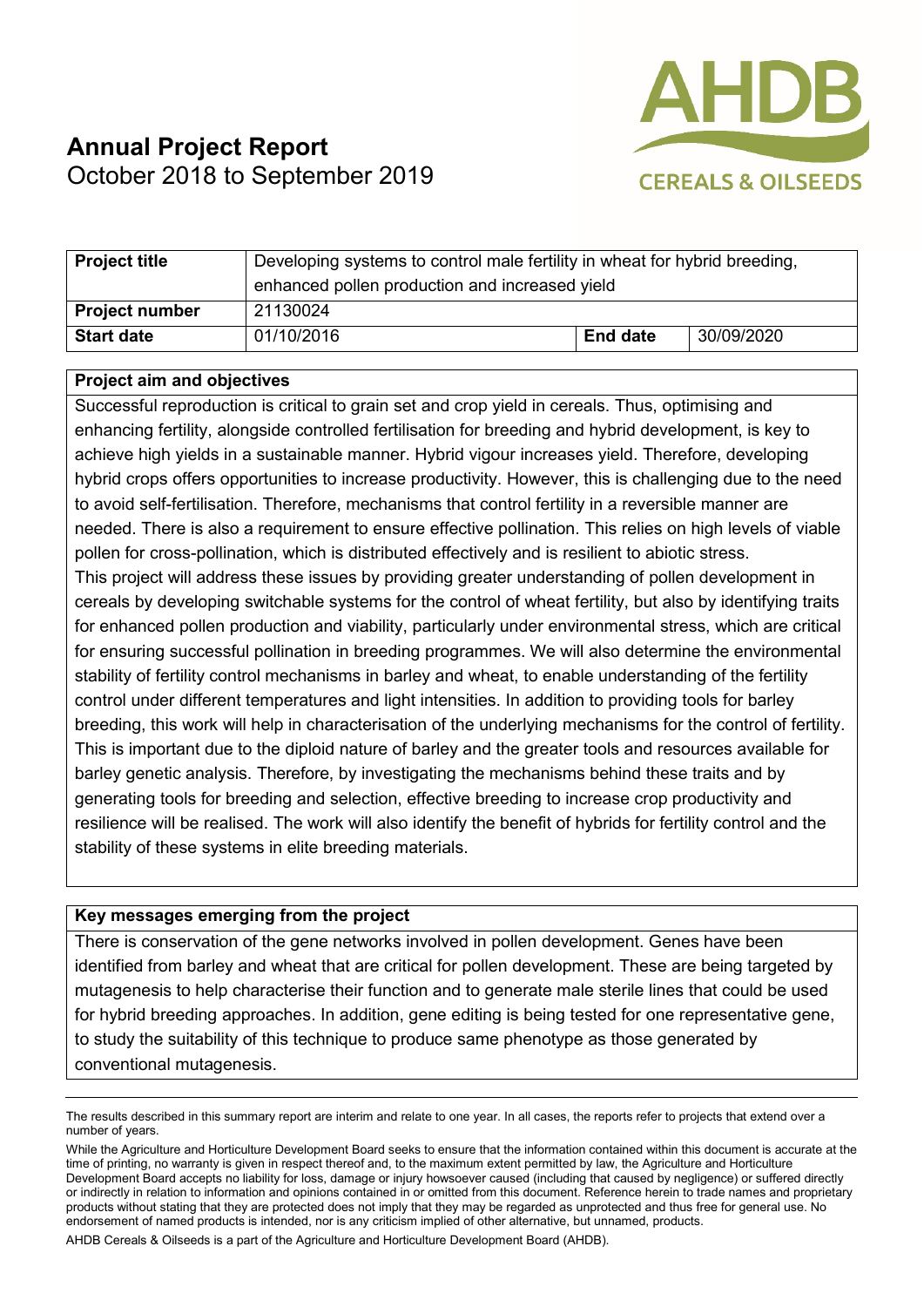

### **Summary of results from the reporting year**

1. We have obtained homozygous (Hm) lines for all the homoeologs for all three wheat (Ta) pollen transcription factors (TF) under investigation. The three homozygous lines have been grown and backcrosses are ongoing. Two of these have shown clear male sterile phenotypes, however, one of these seems to have some restoration of male fertility when grown at different temperatures. The other showed an abnormal growth phenotype that is being investigated. Analysis of growth and fertility under different temperature and photoperiod regimes are ongoing for the three lines.

2. qRT-PCR was developed to determine homoeologs expression pattern for each gene. This will be used to study the mutant lines and to compare potential homoeolog expression compensation. Plant samples will be collected after backcross 2. In addition, once triple homozygous lines have been phenotyped, we will select different combinations of homologue mutations to observe the relative importance of some homologues over others. In addition, we will grow those mutant combinations that are sterile at different conditions to observe whether fertility can be restored.

3. We have been analysing the impact of environmental conditions on our barley over-expression male sterile line:

i) TEM showed increased anther wall thickness and a delay/lack of tapetum layer degeneration within the anther, with irregularly arranged Ubisch bodies. This will be clarified by SEM analysis.

ii) RNAseq analysis has identified some interesting genes essential for anther dehiscence that appears to be downregulated in the sterile overexpression line. Programme Cell Death (PCD) analysis was appeared normal, although slightly advanced in overexpression tissues. PCD in the anther septum and stomium seems normal.

iii) Lipidomic analysis of anthers and pollen has been carried out and results are being associated to the RNAseq and SEM data.

iv) Ultrathin sectioning showed that tapetum has differential temperature dependant degeneration.

4. Three different barley Transcription Factors have been mutagenised by CRISPR gene editing; these have been genotyped and phenotyping is ongoing. Crosses with wt were conducted to segregate out the CAS9 construct. Four T1 segregating lines showed no CAS9 and Hm/Het mutation mix. Hm lines are growing at different temperature to observe any changes in male fertility/sterility.

5. HvTF1: From the original three plants showing gene editing in T0, only one showed Het/Hm genotype at T1. Extra targets have been inoculated and only target 6 showed three plants with gene

AHDB Cereals & Oilseeds is a part of the Agriculture and Horticulture Development Board (AHDB).

The results described in this summary report are interim and relate to one year. In all cases, the reports refer to projects that extend over a number of years.

While the Agriculture and Horticulture Development Board seeks to ensure that the information contained within this document is accurate at the time of printing, no warranty is given in respect thereof and, to the maximum extent permitted by law, the Agriculture and Horticulture Development Board accepts no liability for loss, damage or injury howsoever caused (including that caused by negligence) or suffered directly or indirectly in relation to information and opinions contained in or omitted from this document. Reference herein to trade names and proprietary products without stating that they are protected does not imply that they may be regarded as unprotected and thus free for general use. No endorsement of named products is intended, nor is any criticism implied of other alternative, but unnamed, products.